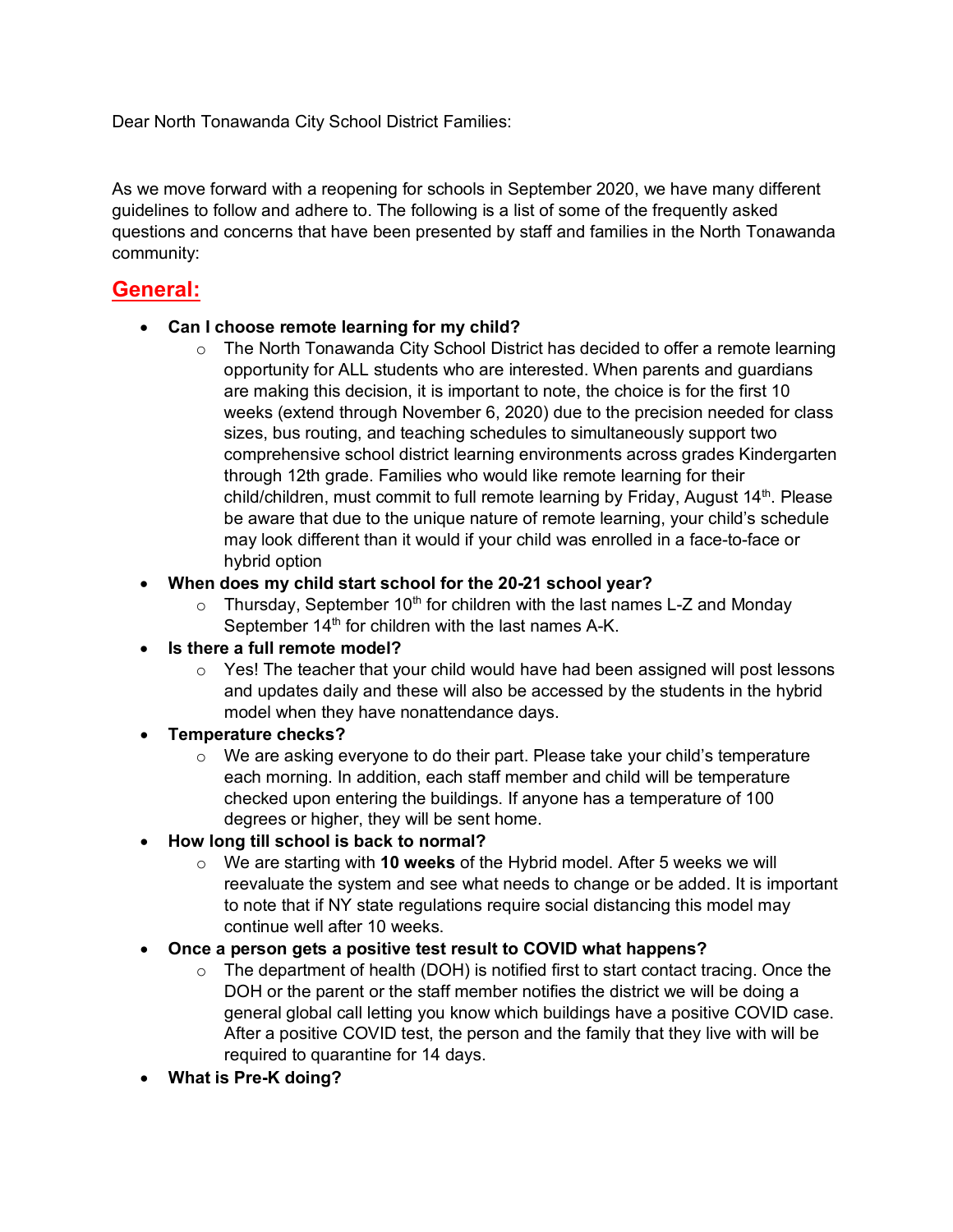- $\circ$  They will be following a hybrid model that mirrors the district. Parents can also opt for full remote learning as well. They are currently working on class lists and will be contacting parents on the option that works best for them by the end of August.
- **School Supplies?**
	- $\circ$  Masks have been added for all, but the district will provide those as well. A full supply list for each grade K-8 is on the district web page at [www.ntschools.org.](http://www.ntschools.org/)

### Facilities:

- **Will students and staff be trained on proper hand and respiratory hygiene?**
	- $\circ$  YES. NYSED and DOH quidelines require that all students and staff be trained on proper hand and respiratory hygiene. Mandatory professional development will be provided to staff. Teachers will instruct students.
- **Will additional sanitizing equipment and opportunities be available to ensure cleanliness and disinfection?**
	- $\circ$  YES. Our protocol requires that logs are kept to document the date, time, scope, and frequency of cleaning and disinfection. This process will be managed by our Director of Facilities and Operations with the engineering, custodial, and cleaning staff in each building. Proper training of our staff on appropriate equipment use and disinfecting solutions will be conducted and will continue in the future.
- **Will restrooms and other areas be cleaned and sanitized?**
	- $\circ$  YES. Restrooms and other high touch surfaces will be cleaned and sanitized multiple times each day, including times of high-volume use/exposure.
- **What ventilation adjustments have been made to increase the access to outdoor air?**
	- $\circ$  Our district will follow the quidance that suggests the increase of ventilation with outdoor air to the greatest extent possible (e.g., opening windows and doors) while maintaining health and safety protocols. Filters will be checked and changed as often as needed.
- **Will water fountains be used for traditional individual use?**
	- $\circ$  NO. All students and staff will be encouraged to bring a reusable water bottle to school. Water fountains and bottle filling stations will be used to refill these bottles. If a student or staff member does not have a reusable water bottle, the district will provide a single use cup.
- **Will the track and fitness center be open and accessible to the public?**
	- $\circ$  NO. The use of the track and fitness center will NOT be available for public use at this time.
- **What will happen if there is a positive case of COVID-19?**
	- o All staff and students will follow NYSDOH and CDC guidance related to testing positive for COVID-19.

## Operations:

- **Can middle/high school students enter the building early?**
	- o NO.
- **How will my child exit the building each day?**
	- o Buildings will stagger dismissal/departure of students to reduce density. Students will be dismissed and directed to move immediately to their buses. Multiple student dismissal locations will be established to minimize potential congregation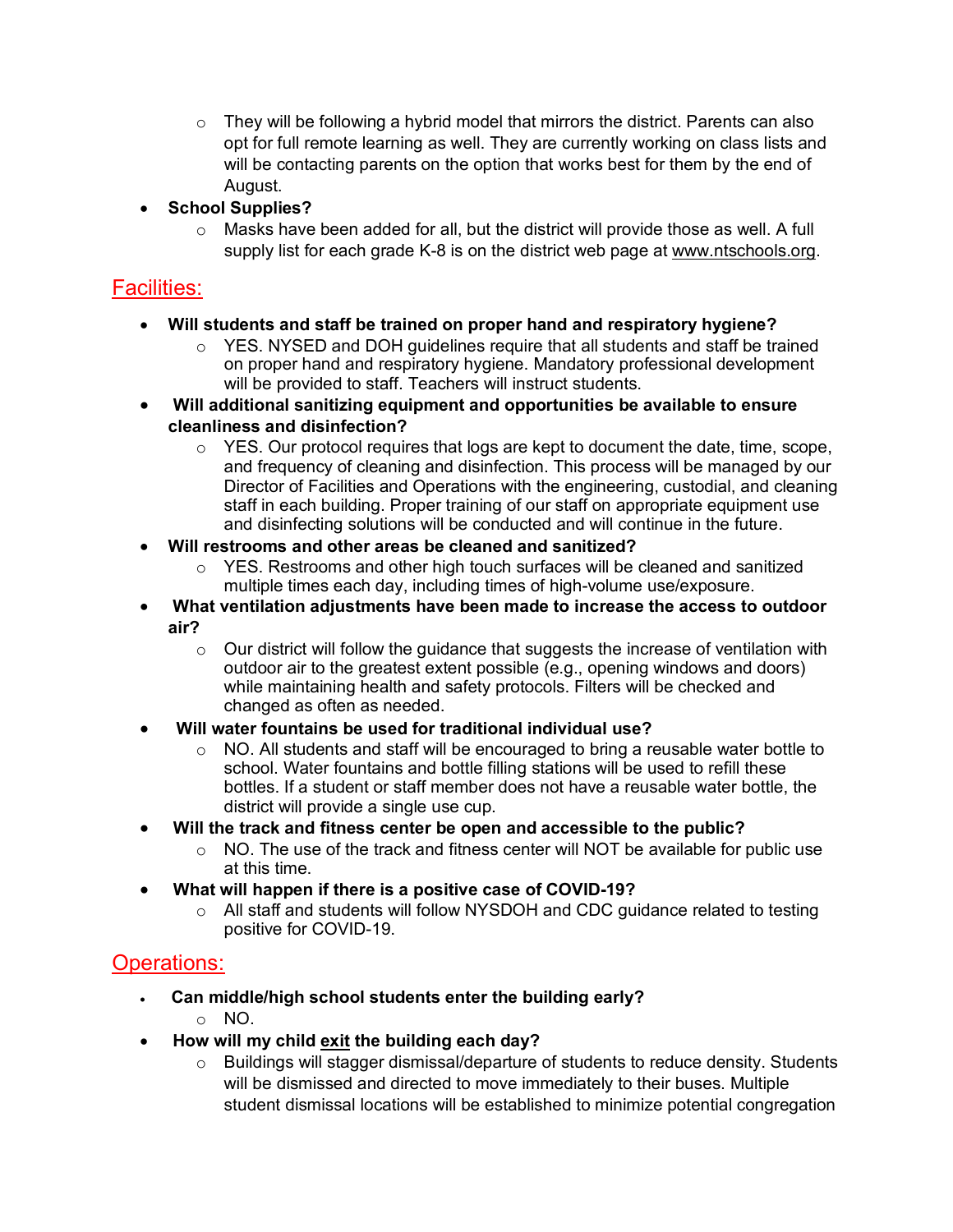of students and move students outside as quickly as possible. Students will wear face coverings throughout the dismissal process as well as on buses.

- **Will parents be allowed to enter the building?**
	- $\circ$  Parents and visitors will be encouraged to NOT enter the building. If a parent or visitor must enter the building, they will be screened and if cleared may enter the building briefly wearing a face mask/covering to conduct their necessary business.
- **Will fire drills and lockdown drills remain mandatory?**
	- o YES. Fire drills and lockdown drills are required per NYS. Processes for these drills will be modified to adhere to social distancing guidelines.
- **Will lockers be used at NTI?**
	- $\circ$  Lockers will be used in a limited manner at arrival and dismissal only.
- **Will lockers be used in the middle/high school?**
	- o LOCKERS WILL HOUSE COATS AND SUCH BUT NOT VISITED DURING PASSING.
- **How will people be screened to enter the building?**
	- o As per recommended NYS guidance, the staff and students/parents will screen themselves for symptoms before leaving their residence. The District will send the screening questionnaire daily. In addition, a personal health screening of symptoms, including a temperature check must be completed before leaving your residence. If any staff, student or parent answers YES to any of the below questions, he/she must remain home and NOT report to the District.
		- *Have you (for staff) or your child (for parents) experienced any symptoms of COVID-19, including having symptoms of lower respiratory illness such as a cough, shortness of breath, difficulty breathing or sore throat or a fever greater than 100° F or 38.0 C?*
		- *Have you or your child knowingly been in close or proximate contact in the past 14 days with anyone who tested positive through a diagnostic test for COVID-19?*
		- *Have you or your child tested positive through a diagnostic test for COVID-19 in the past 14 days?*
		- *Have you or your child traveled internationally or from a state with widespread community transmission of COVID-19 as per the New York State Travel Advisory in the past 14 days?*

If you answered *"No"* to ALL of these questions, please arrive at your school and fully participate in your daily activities.

If you answered *"Yes"* to ANY of the following questions you must:

- Remain home and do NOT report to school
- **Contact your school to report your absence using normal protocols**
- **EXECONTER 1** Contact your physician to report your condition and concern
- In addition, each staff member and child will be temperature checked upon entering the buildings. If anyone has a temperature of 100 degrees or higher, they will be sent home.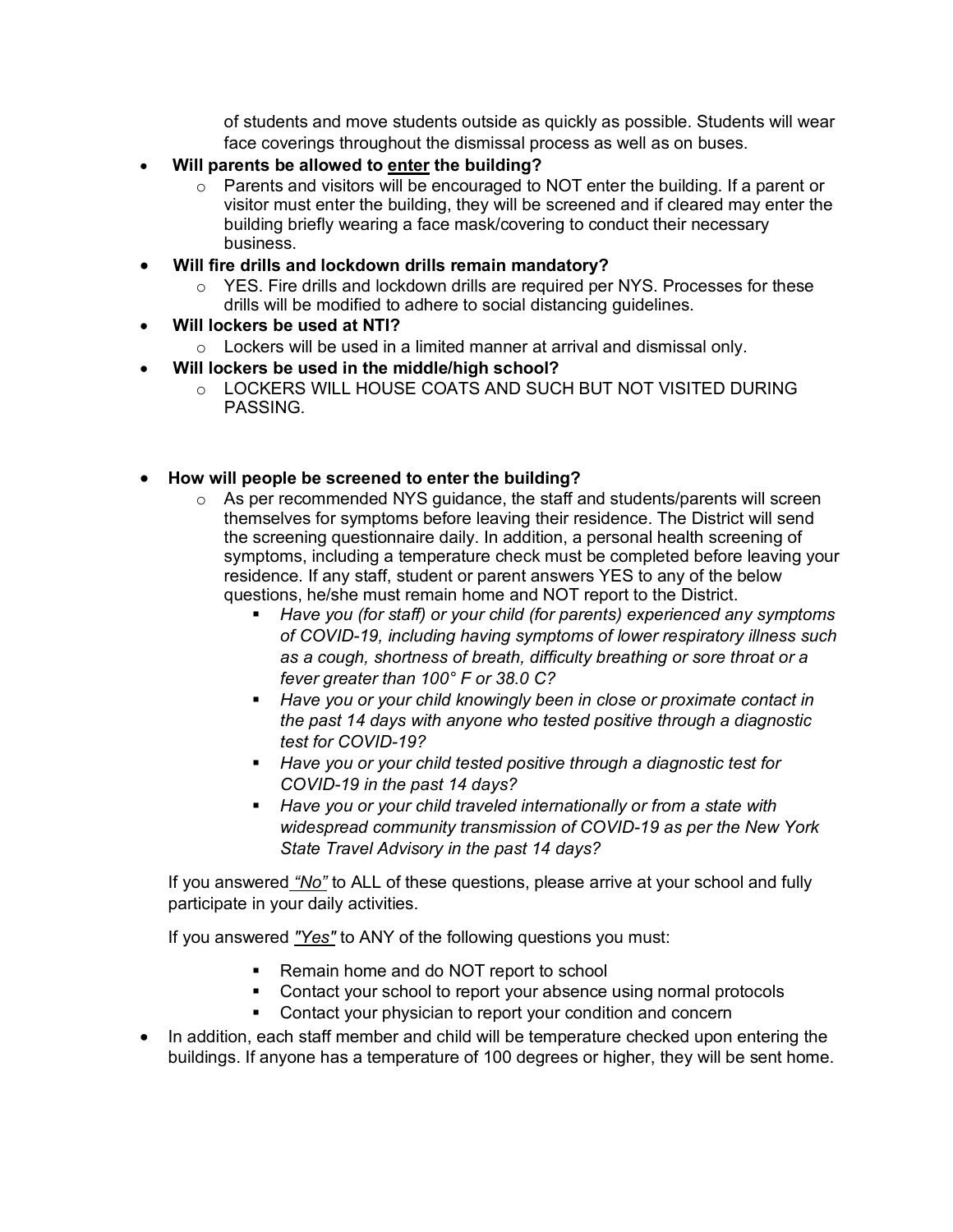- **What social distancing practices will be required to mitigate transmission risk?**
	- $\circ$  Students and staff will be required to remain six feet away from one another OR be separated by a barrier. Students and staff will be required to wear a mask/face covering **and** perform social distancing measures. Students and staff will be permitted to take mask breaks as designated by the teacher.
- **Should I bring my own face mask/covering or will the district provide a face mask/covering?**
	- o All students and employees are required to have a face mask/covering when in school. Each person is encouraged to bring his/her own face mask/covering. On the rare occasions when a person does not have a mask/covering, the district will provide a mask/covering to that person.
- **What if my child cannot return to school due to an ADA compliant reason?**
	- $\circ$  The District will provide information regarding medical conditions accepted as high risk for contracting/being impacted by COVID-19 and potentially eligible for Americans with Disabilities Act (ADA) accommodations as per the employee's/student's physician.
	- o All students and staff seeking accommodations for potential high-risk medical conditions will follow District procedures, as per district processes for ADA accommodation request.
	- o Documentation from physicians will be considered and proper PPE will be provided to students and staff to accommodate the documented condition.
- **What happens if schools are closed by the Governor due to a COVID-19 outbreak?**
	- o The Governor has determined parameters for school closing due to COVID-19. Our district will follow the mandated protocols as defined by the Governor.
- **What is the process if a student is showing symptoms of COVID-19 while at school?**
	- $\circ$  If a student comes to school and displays symptoms, he/she will immediately be escorted to the isolation room to be screened by the school nurse. If the student has symptoms, the nurse will quarantine the student in a designated, supervised room until picked up. Parents will be encouraged to arrive as quickly as possible and to contact their physician.
- **When should I keep my child home from school?**
	- $\circ$  If your child has answered yes to the daily screening questionnaire provided by the district, your child should remain home. With all other illness or family-based issues we ask parents to use their discretion as they know their child best, or contact your primary care physician and follow their recommended guidance.
- **Will the Boys & Girls Club afterschool program continue?**
	- o Yes. Please see their reopening plan.
- **Where can I find resources to support mental health, behavioral, and social emotional support services?**
	- o Resources to support mental health, behavior and emotional support is located on our district website. You may also contact your child's school to connect with any member of our Student Support Service Team.
- **Will the school be testing students and staff for COVID-19?**
	- o NO. Department of Health guidelines do not recommend the testing of students and staff to engage in face-to-face instruction.
- **What should I do if I am concerned that my child has been exposed to someone who has or may have COVID-19?**
	- o Follow CDC, DOH guidelines and contact your primary care physician.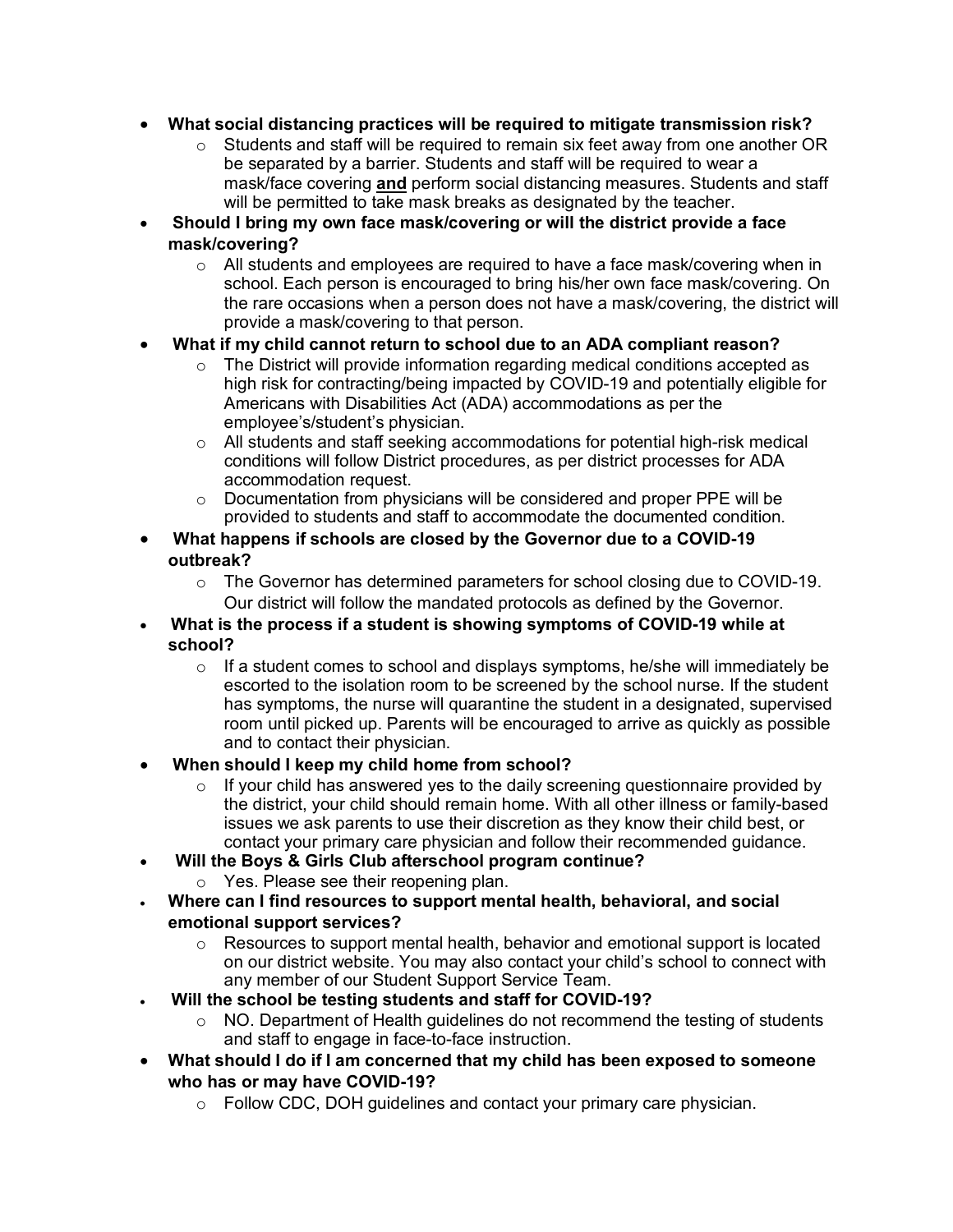### **Instruction:**

- **What does synchronous AND asynchronous learning mean?**
	- <sup>o</sup> **Asynchronous Learning**—Asynchronous learning is when learners participate in an online learning course at different times. Asynchronous learning allows learners to go through a course at their own pace and on their own schedule.
	- <sup>o</sup> **Synchronous Learning** Synchronous learning is when learners participate in an online learning course at the same time but in different locations. Synchronous learning allows learners to interact with the instructor and other participants.
- **Will students be sharing materials in classrooms?**
	- $\circ$  NO. Classroom materials and manipulatives will be used by one individual only. Other items, such as textbooks and instructional games, will be avoided in most circumstances. Students will be encouraged to bring their own classroom supplies for their individual use. Students engaging in remote instruction will be assigned an iPad for grades K-12.
- **Will students be allowed to work closely together in groups?**
	- o NO. In most cases students will not be working in teams or small groups where they would be seated closely together. Every opportunity for social distancing will be utilized.
- **Will students be allowed to carry a backpack or other bag between classes?**
	- $\circ$  YES. Students will be permitted to use a backpack or other bag to carry instructional materials/supplies to avoid using lockers and other areas that cause students to gather.
- **When can a student remove his/her mask in a classroom?**
	- $\circ$  Students will remove his/her mask at the direction of their teacher or building administrator during designated mask break times.
- **Will every classroom have plastic barriers to separate student desks?**
	- o NO.
- **Will students travel in the hallway between every class change?**<br>  $\circ$  At the middle/high school, schedules will be created for studen
	- At the middle/high school, schedules will be created for students and teachers that reduces the number of times and duration of time that students travel between classrooms or are in situations of mass congregation with others.
- **Will students be allowed to get up and move around the classroom regularly?**
	- o Due to our efforts to reduce density, social distancing, and other transmission mitigating efforts, students will NOT be allowed to move around the classroom as in the past.
- **Can fans be used in the classroom?**
	- o NO.

# **PE/Athletics:**

- **Will locker rooms be used for students?**
	- o NO
- W**hat clothing/footwear will be needed for PE classes?**
	- o During days when students have PE, they should arrive at school in clothing that is comfortable and allows them to actively take part in PE. Students will still be required to wear sneakers during all PE classes. Dress shoes, heels, boots, sandals, flip flops, and any backless shoes will NOT be allowed to be worn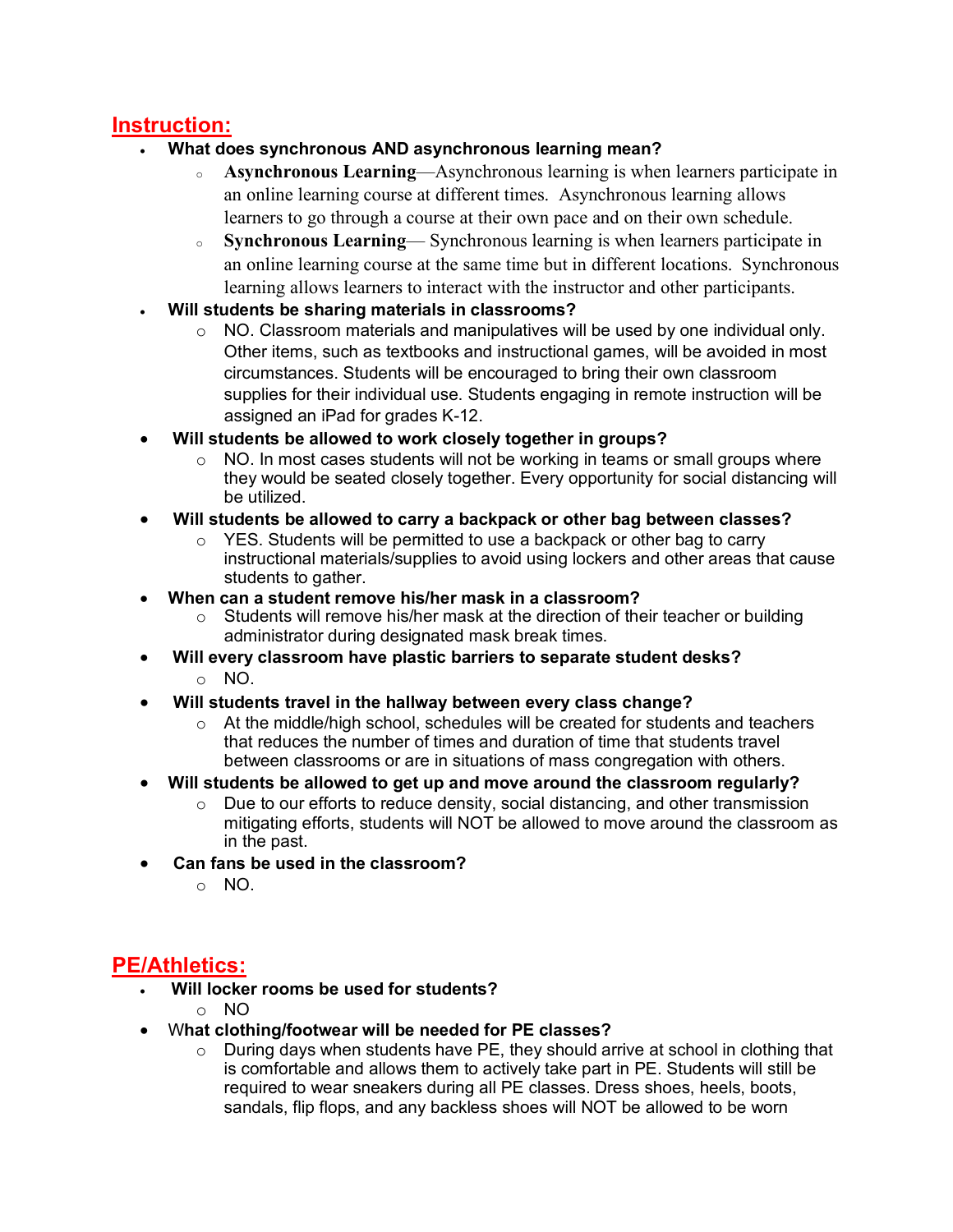during PE class. Students may change in and out of their sneakers before and after PE class in the gymnasium. Students should wear sneakers on the day of PE or be prepared to carry them throughout the school day in their backpack.

- **Will PE classes be outdoors often?**
	- $\circ$  YES. PE classes will utilize outdoor space when possible and appropriate for instruction.
- **Will PE classes include written work, study, and classroom lessons?**
	- $\circ$  YES. All PE classes will continue to maintain current curriculum while maintaining social distancing guidelines for all PE classes while students are taking part in physical activity.
- **What are the social distancing parameters for students participating in PE?**
	- $\circ$  Students will maintain 12 feet of separation from other students and teachers during all PE classes while engaging in physical activity. Wearing a mask will NOT be required during the PE class period while students engage in physical activity and maintain their 12 feet of separation.
- **How can students have access to water to drink?**
	- $\circ$  Students will be encouraged to bring their own water bottles to school and PE classes. Fountains can be used for the refilling of personal water bottles.
- **Are sports seasons scheduled for student participation?**
	- $\circ$  The Fall sports season is scheduled to begin on September 21. Further guidance regarding the sports' seasons will be provided by the NYSPHSAA.
- **Will fields, courts, and facilities be open and accessible for spectators?**
	- o As per the guidance from the NYSPHSAA and Section VI, during an athletic event, only two spectators per athlete in a socially distant manner will be allowed and will have designated socially distant viewing areas for games and matches.
- **Will fields, courts, and facilities be open and accessible for community members?**
	- o NO. As further guidance is released, this will be reviewed and updated.

## **Performing Arts:**

- **Will concerts, recitals, and other performances be scheduled and held?**
	- $\circ$  NO. At this time, the District requires further guidance. Instrumental lessons and music classes will continue to encourage fine arts. Concerts are on hold until further guidance from NYSED and DOH.

# **Extra-Curricular Activities:**

- **Will student clubs and events be held before or after school for participation?**
	- o NO. The only programming after school will be Boys and Girls Club at NTMS

### **Food Service:**

- **Will my child eat breakfast in the cafeteria each day?**
	- $\circ$  Students in grades K-6 will eat breakfast in their classrooms. Students in grades 7-8 and in 9-12 will eat in the cafeteria using social distancing.
- **Will my child eat lunch in the cafeteria each day?**
	- $\circ$  Students in grades K-3 will eat lunch in their classrooms. Students in grades 4-6, 7-8 and in 9-12 will eat in the cafeteria or using social distancing.
- **How will you separate children in the cafeteria while eating?**
	- o Students will be separated by social distancing (six feet apart) OR by use of available barriers.
- **Will the cafeteria be cleaned between each lunch period?**